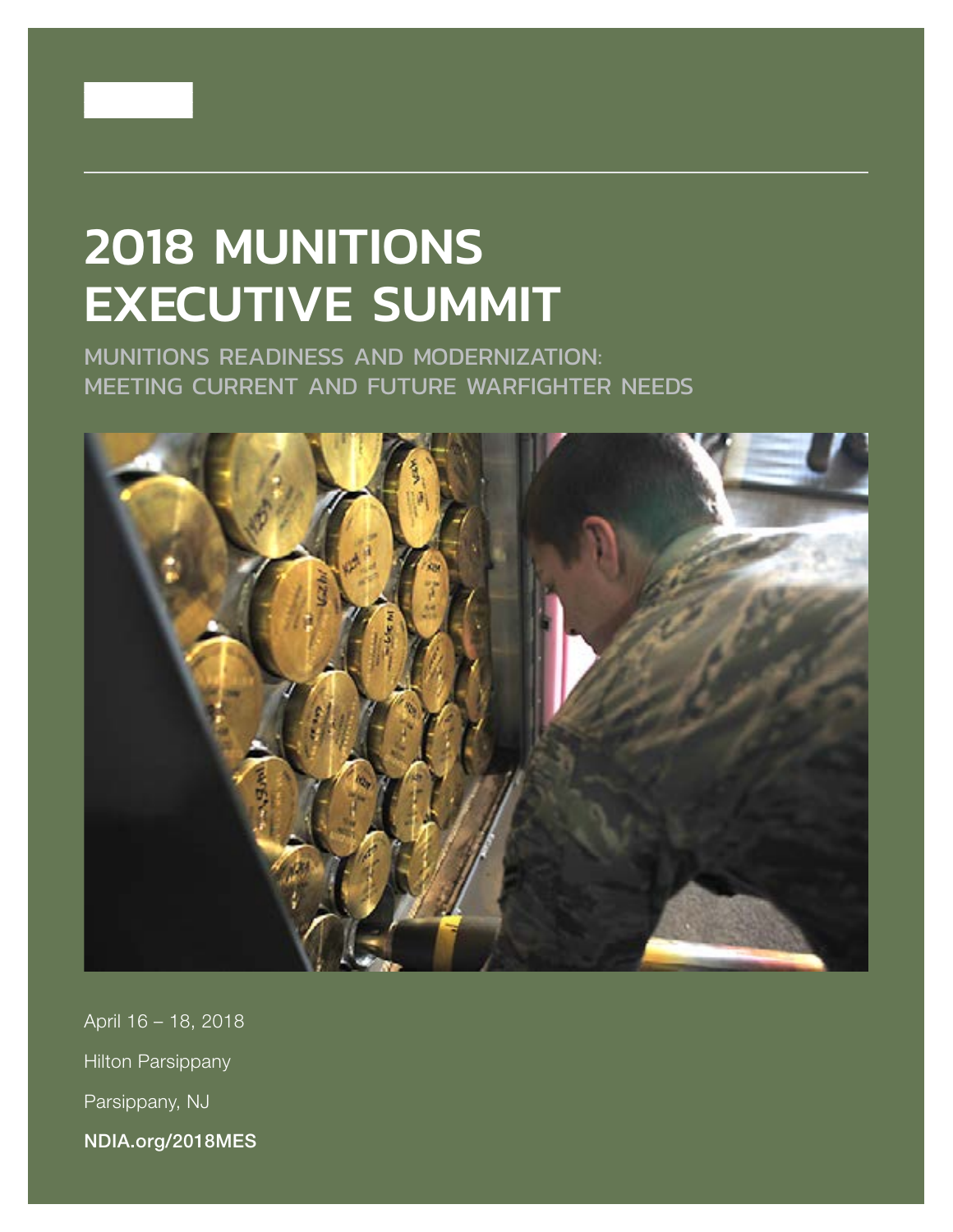

# SCHEDULE AT A GLANCE

#### MONDAY, APRIL 16

Reception Nobel Ballroom C 5:00 - 6:30 pm

TUESDAY, APRIL 17

Registration Preassembly 7:00 am - 5:00 pm Continental Breakfast Nobel Assembly 7:00 - 9:00 am

General Session Nobel A/B 8:00 am - 5:00 pm

Reception Nobel A/B 5:00 - 6:30 pm

#### WEDNESDAY, APRIL 18

Registration Preassembly 7:00 - 9:00 am

NDIA's Munitions Technology Division works to maintain the open exchange of technical information among govern industry programs and technical managers, and to identify changes and trends in policy, guidance and organizati that affect the development, production, maintenance and demilitarization of munitions.



The National Defense Industrial Association is the trusted leader in defense and national security associations. As a 501(c)(3) corporate and individual membership association, NDIA engages thoughtful and innovative leaders to exchange ideas, information, and capabilities that lead to the development of the best policies, practices, products, and technologies to ensure the safety and security of our nation. NDIA's membership embodies the full spectrum of corporate, government, academic, and individual stakeholders who form a vigorous, responsive, and collaborative community in support of defense and national security. For more information, visit **NDIA.org** 

General Session Nobel A/B 7:00 am - 1:00 pm

## MUNITIONS TECHNOLOGY DIVISION

#### WHO WE ARE

## TABLE OF **CONTENTS**

#### WHO WE ARE

| <b>WHO WE ARE</b>           | 2  |
|-----------------------------|----|
| <b>EVENT INFORMATION</b>    | 3  |
| <b>SCHEDULE AT A GLANCE</b> | 3  |
| <b>AGENDA</b>               | 4  |
| <b>BIOGRAPHIES</b>          | 8  |
| <b>SPONSORS</b>             | 11 |
| THANK YOU TO OUR SPONSORS   | 14 |
| <b>NOTES</b>                | 15 |



# **NDIN**

|                              | <b>LOCATION</b>                     | Hilton Parsippany<br>1 Hilton Ct.<br>Parsippany, NJ                            |
|------------------------------|-------------------------------------|--------------------------------------------------------------------------------|
|                              | <b>EVENT WEBSITE</b>                | NDIA.org/2018MES                                                               |
|                              | <b>EVENT CONTACT</b>                | K. Ashley Phayme<br>Meeting Planner<br>(703) 247-2540<br>aphayme@ndia.org      |
|                              | <b>PLANNING</b><br><b>COMMITTEE</b> | Tim Bagniefski<br>Event Chair<br><b>Steve Cummings</b><br><b>Larry Fanning</b> |
|                              | <b>EVENT THEME</b>                  | Munitions Readiness and Moderr                                                 |
| rnment and<br>onal functions | <b>ATTIRE</b>                       | Business attire for civilians or unit                                          |

## EVENT INFORMATION

Charles Feldmayer Kevin Knotts Bart Olson Tammy O'Meara Nicholas Perry

Jon Phillips Bill Sanville Lisa Spinelli Douglas Stark Matt Butler

nization: Meeting Current and Future Warfighter Needs

form of the day for military personnel.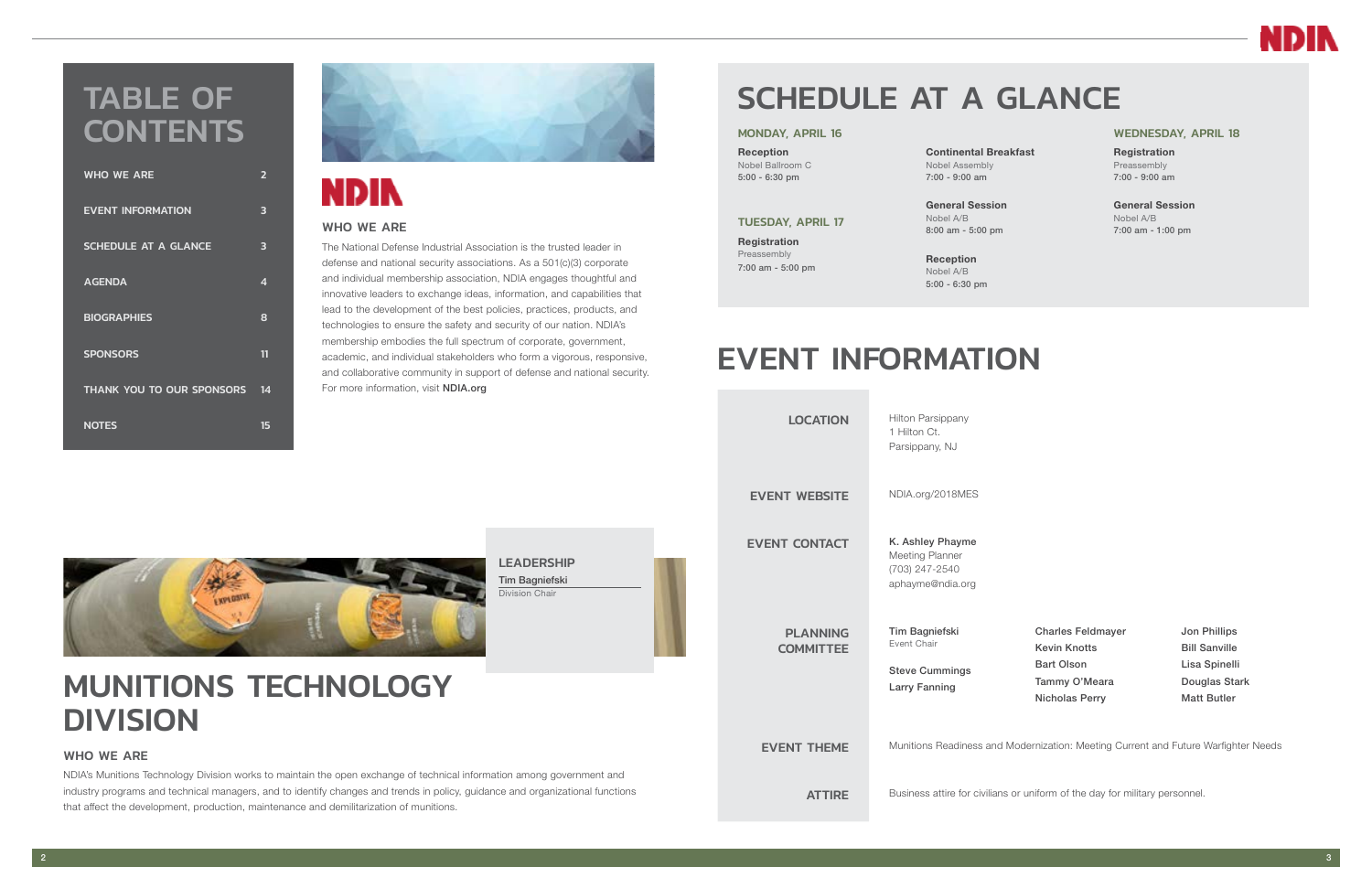

#### EAKER

### SPONSORED BY L3 DEFENSE

#### UNCLASSIFIED

## TE & OUTLOOK

nsulting

## Y GENERAL DYNAMICS

#### ISE CROSS- SERVICE UPDATE

<span id="page-2-0"></span>

| <b>SURVEY AND</b><br><b>PARTICIPANT LIST</b> | A survey and list of attendees (name and organization only) will be emailed to you after<br>the conference. NDIA would appreciate your time in completing the survey to help make<br>our event even more successful in the future.                                                                                                                                                                                                                                                                                                                                                                                                                                                                                                | $8:10 - 9:00$ am     | <b>OPENING REMARKS</b><br>NOBEL A/B<br><b>BG Alfred Abramson III, USA</b><br>Program Executive Officer- Ammunition                                                                |
|----------------------------------------------|-----------------------------------------------------------------------------------------------------------------------------------------------------------------------------------------------------------------------------------------------------------------------------------------------------------------------------------------------------------------------------------------------------------------------------------------------------------------------------------------------------------------------------------------------------------------------------------------------------------------------------------------------------------------------------------------------------------------------------------|----------------------|-----------------------------------------------------------------------------------------------------------------------------------------------------------------------------------|
| <b>SPEAKER GIFTS</b>                         | In lieu of speaker gifts, a donation is being made to the Fisher House Foundation.                                                                                                                                                                                                                                                                                                                                                                                                                                                                                                                                                                                                                                                |                      | John Hedderich<br>Executive Director SES, ARDEC                                                                                                                                   |
| <b>HARASSMENT</b><br><b>STATEMENT</b>        | NDIA is committed to providing a professional environment free from physical,<br>psychological and verbal harassment. NDIA will not tolerate harassment of any kind,<br>including but not limited to harassment based on ethnicity, religion, disability, physical<br>appearance, gender, or sexual orientation. This policy applies to all participants and<br>attendees at NDIA conferences, meetings and events. Harassment includes offensive<br>gestures and verbal comments, deliberate intimidation, stalking, following, inappropriate<br>photography and recording, sustained disruption of talks or other events, inappropriate<br>physical contact, and unwelcome attention. Participants requested to cease harassing | $9:00 - 10:00$ am    | <b>JoEtta Fisher</b><br>US Army, JMC - Deputy Director, MLRC<br>2018 MES KEYNOTE SPE<br>NOBEL A/B<br>LTG David D. Halverson, USA (Ret)<br>Chairman and CEO, Cypress International |
|                                              | behavior are expected to comply immediately, and failure will serve as grounds for<br>revoking access to the NDIA event.                                                                                                                                                                                                                                                                                                                                                                                                                                                                                                                                                                                                          | $10:00 - 10:15$ am   | <b>NETWORKING BREAK -</b><br><b>NOBEL ASSEMBLY</b>                                                                                                                                |
| <b>AGENDA</b>                                |                                                                                                                                                                                                                                                                                                                                                                                                                                                                                                                                                                                                                                                                                                                                   | $10:15 - 11:00$ am   | <b>U.S. THREAT BRIEFING -</b><br>NOBEL A/B<br><b>Mike Santaspirt</b><br>US Army, RDECOM                                                                                           |
| <b>MONDAY, APRIL 16</b>                      |                                                                                                                                                                                                                                                                                                                                                                                                                                                                                                                                                                                                                                                                                                                                   |                      |                                                                                                                                                                                   |
|                                              |                                                                                                                                                                                                                                                                                                                                                                                                                                                                                                                                                                                                                                                                                                                                   | $11:00 - 11:45$ am   | <b>US DOD BUDGET UPDAT</b>                                                                                                                                                        |
| $4:00 - 6:30$ pm                             | <b>REGISTRATION - SPONSORED BY ORBITAL ATK</b><br>PREASSEMBLY                                                                                                                                                                                                                                                                                                                                                                                                                                                                                                                                                                                                                                                                     |                      | NOBEL A/B<br><b>Charles "Chick" Feldmayer</b><br>Senior Executive Service, Feldmayer Cons                                                                                         |
| $5:00 - 6:30$ pm                             | <b>OPENING RECEPTION - SPONSORED BY BAE SYSTEMS OSI</b><br><b>NOBEL BALLROOM C</b>                                                                                                                                                                                                                                                                                                                                                                                                                                                                                                                                                                                                                                                | 11:45 am $-$ 1:00 pm | LUNCH - SPONORED BY<br>NOBEL C/D                                                                                                                                                  |
| <b>TUESDAY, APRIL 17</b>                     |                                                                                                                                                                                                                                                                                                                                                                                                                                                                                                                                                                                                                                                                                                                                   | $1:00 - 3:15$ pm     | <b>AMMUNITION ENTERPRI</b><br><b>NOBEL A/B</b>                                                                                                                                    |
| 7:00 am $-$ 5:00 pm                          | <b>REGISTRATION - SPONSORED BY ORBITAL ATK</b><br><b>PREASSEMBLY</b>                                                                                                                                                                                                                                                                                                                                                                                                                                                                                                                                                                                                                                                              |                      | <b>BG Alfred Abramson, III, USA</b><br>Program Executive Officer-Ammunition<br>Moderator                                                                                          |
| $8:00 - 8:10$ am                             | <b>WELCOME AND INTRODUCTIONS</b>                                                                                                                                                                                                                                                                                                                                                                                                                                                                                                                                                                                                                                                                                                  |                      | John Hedderich<br>Executive Director SES, ARDEC                                                                                                                                   |
|                                              | NOBEL A/B<br>Tim Bagniefski<br>Vice President of Marketing and Business Development, General Dynamics<br>Chairman, NDIA Munitions Division                                                                                                                                                                                                                                                                                                                                                                                                                                                                                                                                                                                        |                      | Lt Col Greg Voth, USAF<br>Air Force Liaison and Principal Advisor, Al                                                                                                             |

Scott Rideout Program Manager for Ammunition, USMC

JoEtta Fisher Deputy for MLRC, Joint Munitions Command

**FLCM/EBH**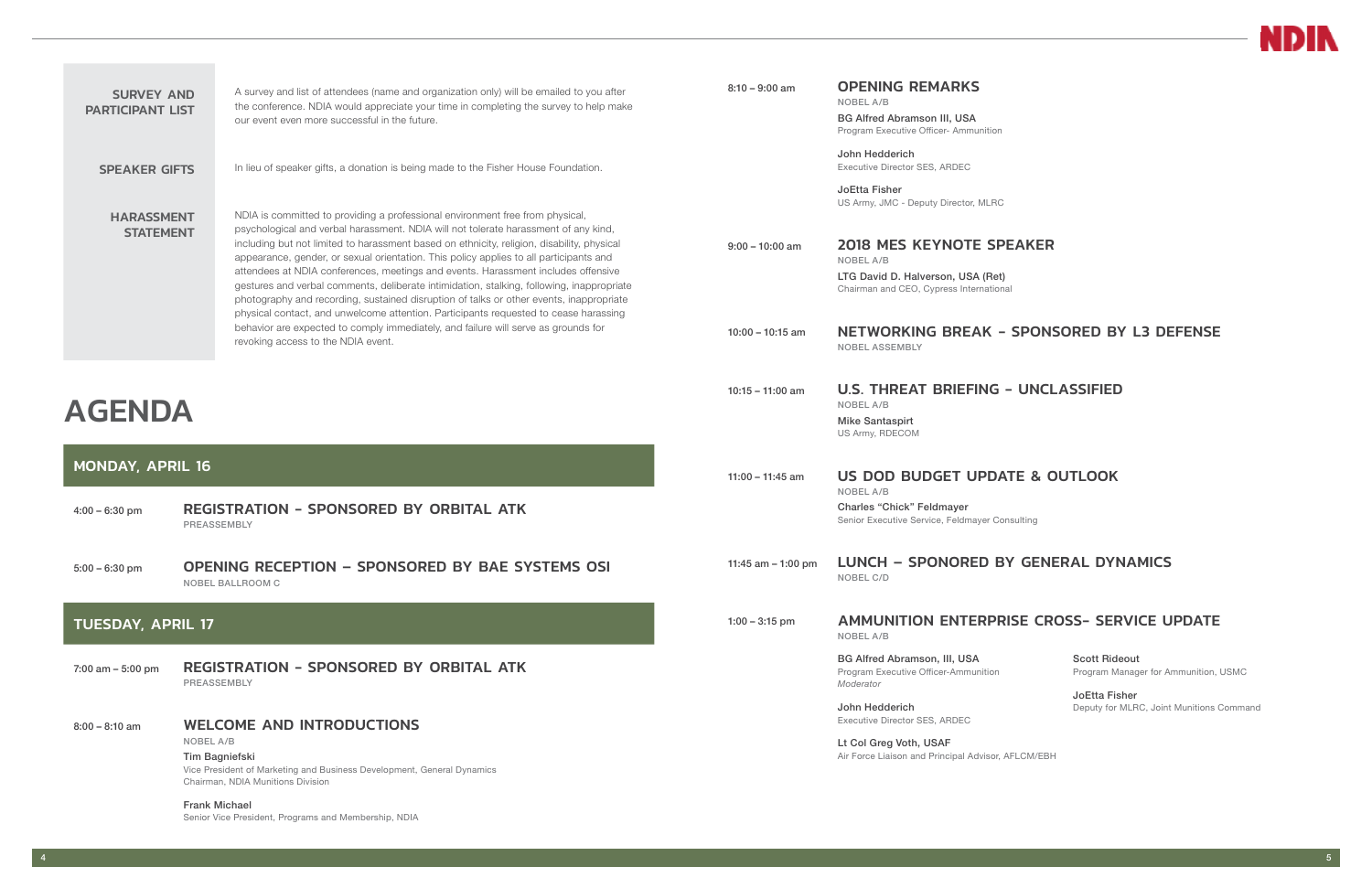| $3:15 - 3:30$ pm           | NETWORKING BREAK - SPONSORED BY L3 DEFENSE<br><b>NOBEL ASSEMBLY</b>                                                                                                         |                                                                                                  | $8:15 - 9:00$ am                                                                   | US ARMY CROSS-FUNCTIONAL TEAMS<br>NOBEL A/B<br><b>COL Will McDonough, USA</b><br>Project Manager, CFTs (Long-Range Precision Fires)                                                                                                                                                                                                                                                                                                                                                                                                                                                                                                                                |                                                                |
|----------------------------|-----------------------------------------------------------------------------------------------------------------------------------------------------------------------------|--------------------------------------------------------------------------------------------------|------------------------------------------------------------------------------------|--------------------------------------------------------------------------------------------------------------------------------------------------------------------------------------------------------------------------------------------------------------------------------------------------------------------------------------------------------------------------------------------------------------------------------------------------------------------------------------------------------------------------------------------------------------------------------------------------------------------------------------------------------------------|----------------------------------------------------------------|
| $3:30 - 4:30$ pm           | "THE EYE OF THE STORM": ADDRESSING THE DRAMATIC<br><b>INCREASE IN EXPLOSIVE REQUIREMENTS</b><br>NOBEL A/B<br><b>Kevin Knotts</b>                                            | <b>Kevin McDonald</b>                                                                            | <b>JOINT CAPABILITIES &amp; ACQUISITION PRIOR</b><br>$9:00 - 9:30$ am<br>NOBEL A/B |                                                                                                                                                                                                                                                                                                                                                                                                                                                                                                                                                                                                                                                                    |                                                                |
|                            | CEO, Azimuth Consulting<br>Moderator<br><b>David Dunavin</b>                                                                                                                | President, Chemring North America<br>COL Joseph H. Chan, USA<br>Project Director, Joint Services |                                                                                    | <b>COL Moises Gutierrez, USA</b><br>Chief CAD Division, OSD-J8                                                                                                                                                                                                                                                                                                                                                                                                                                                                                                                                                                                                     |                                                                |
|                            | Director and General Manager,<br>General Dynamics - OTS<br><b>Michael Ervin</b><br>Director, Research and Development                                                       | Col Brad Tannehill, USAF<br>Project Director - Joint Products                                    | $9:30 - 9:45$ am                                                                   | NETWORKING BREAK - SPONSORED BY L3<br><b>NOBEL ASSEMBLY</b>                                                                                                                                                                                                                                                                                                                                                                                                                                                                                                                                                                                                        |                                                                |
|                            | <b>BAE Systems</b>                                                                                                                                                          |                                                                                                  | $9:45 - 11:45$ am                                                                  | PM ACQUISITION PANEL<br>NOBEL A/B                                                                                                                                                                                                                                                                                                                                                                                                                                                                                                                                                                                                                                  |                                                                |
| $4:30 - 5:00$ pm           | <b>INDUSTRY UPDATES: ICAP REPORT AND MIBTF REPORT</b><br>NOBEL A/B<br><b>John McGuiness</b><br>President and CEO, American Ordnance, LLC                                    |                                                                                                  |                                                                                    | <b>Bob Kowalski</b><br>Business Manager, Program Executive Officer-<br>Ammunition<br>Moderator                                                                                                                                                                                                                                                                                                                                                                                                                                                                                                                                                                     | <b>Col Brad Tannehi</b><br>Project Director, Joi<br>Joe Pelino |
|                            | <b>Nick Perry</b><br><b>Executive Director, MIBTF</b>                                                                                                                       |                                                                                                  |                                                                                    | <b>COL Will McDonough, USA</b><br>Project Manager, CFTs (Long-Range Precision Fires)                                                                                                                                                                                                                                                                                                                                                                                                                                                                                                                                                                               | Director of Technold<br>Matt Zimmerman<br>Deputy Project Man   |
| 5:00 pm                    | <b>ADJOURN</b><br><b>NOBEL A/B</b>                                                                                                                                          |                                                                                                  |                                                                                    | COL Joseph H. Chan, USA<br>Project Director, Joint Services                                                                                                                                                                                                                                                                                                                                                                                                                                                                                                                                                                                                        | <b>William Sanville</b><br>Deputy Project Man                  |
| $5:00 - 6:30$ pm           | <b>RECEPTION - SPONORED BY WINCHESTER AMMUNITION-</b><br><b>MILITARY</b><br>NOBEL C BALLROOM                                                                                |                                                                                                  | 11:45 am - 12:00 pm                                                                | <b>CLOSING REMARKS - ADJOURN</b><br><b>NOBEL ASSEMBLY</b><br><b>Tim Bagniefski</b>                                                                                                                                                                                                                                                                                                                                                                                                                                                                                                                                                                                 |                                                                |
| <b>WEDNESDAY, APRIL 18</b> |                                                                                                                                                                             |                                                                                                  |                                                                                    | Vice President of Marketing and Business Development, General Dynamics<br>Chairman, NDIA Munitions Division                                                                                                                                                                                                                                                                                                                                                                                                                                                                                                                                                        |                                                                |
| $7:00$ am $-10:00$ am      | <b>REGISTRATION - SPONSORED BY ORBITAL ATK</b><br><b>PREASSEMBLY</b>                                                                                                        |                                                                                                  |                                                                                    | The NDIA has a policy of strict compliance with federal and state antitrust laws. The antitrust laws proh<br>actions that could result in an unreasonable restraint of trade. Consequently, NDIA members must avoi<br>they are together at formal association membership, board, committee, and other meetings and in infor-<br>members: prices, fees, rates, profit margins, or other terms or conditions of sale (including allowances,<br>allocation of markets or customers or division of territories; or refusals to deal with or boycotts of suppl<br>or topics that may lead participants not to deal with a particular supplier, customer or third party. |                                                                |
| $8:00 - 8:15$ am           | <b>ADMINISTRATIVE REMARKS</b><br>NOBEL A/B<br>Tim Bagniefski<br>Vice President of Marketing and Business Development, General Dynamics<br>Chairman, NDIA Munitions Division |                                                                                                  |                                                                                    |                                                                                                                                                                                                                                                                                                                                                                                                                                                                                                                                                                                                                                                                    |                                                                |



#### **FIONAL TEAMS**

#### **ACQUISITION PRIORITIES**

#### SPONSORED BY L3 DEFENSE

Col Brad Tannehill, USAF Project Director, Joint Products Joe Pelino

Director of Technology, ARDEC

Deputy Project Manager, Maneuver Ammunition Systems

William Sanville Deputy Project Manager, Close Combat Systems

#### **JJOURN**

rust laws. The antitrust laws prohibit competitors from engaging in quently, NDIA members must avoid discussing certain topics when e, and other meetings and in informal contacts with other industry ions of sale (including allowances, credit terms, and warranties); to deal with or boycotts of suppliers, customers or other third parties, ier, customer or third party.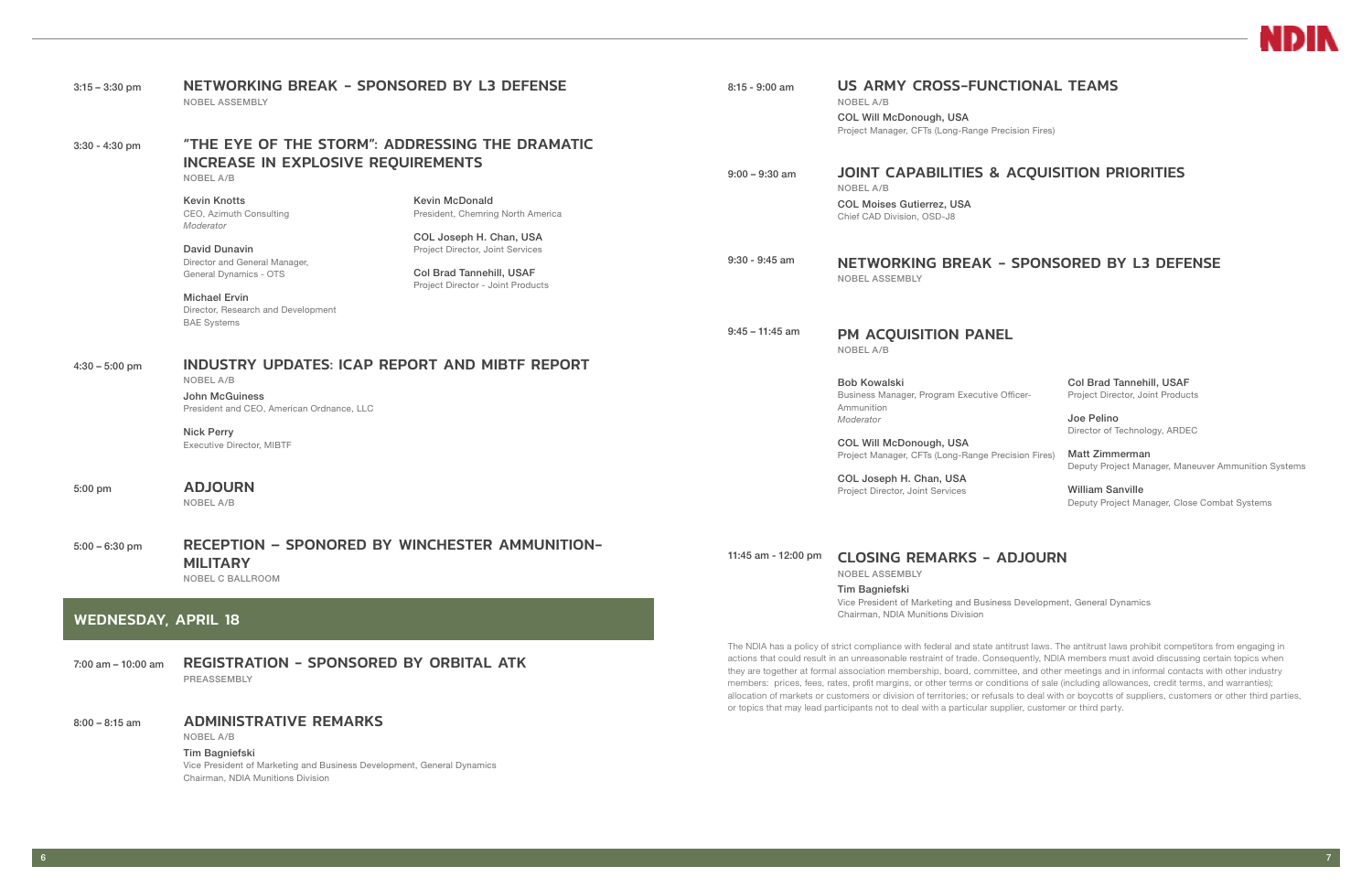## <span id="page-4-0"></span>**BIOGRAPHIES**



#### BG ALFRED F. ABRAMSON III, USA

*Program Executive Officer Ammunition, Commanding General* Picatinny Arsenal, New Jersey

Brigadier General Alfred F. Abramson III became the Program Executive

Officer Ammunition and the Commanding General, Picatinny Arsenal on December 29, 2017, leading the mission to develop and procure conventional and leap-ahead munitions to increase the Warfighter's combat power. Prior to this, BG Abramson served as the Deputy Program Executive Officer Ammunition and Senior Commander Picatinny Arsenal.

Brigadier General Abramson was commissioned a Second Lieutenant in the Chemical Corps after graduating from Virginia State University where he received a Bachelor of Science degree in Chemistry. Brigadier General Abramson

served in a variety of positions overseas

as well as the contiguous United States to include: Battalion Chemical Officer, 6-37th Field Artillery; Smoke Platoon Leader, 172nd Chemical Company; Company Commander, 266th Quartermaster Battalion; Chemical Staff Officer, Project Manager's Office for NBC Defense; Aide-De-Camp, Soldier Biological Chemical Command; Assistant Product Manager, NBC Point Detection; Program Executive Office Liaison Officer, Coalition Forces Land Component Command; Assistant Product Manager, NBC Reconnaissance Systems; Budget Team Chief, Office of the Assistant Secretary of the Army (Acquisition, Logistics and Technology); Joint Product Manager, Biological Detection Systems;

Military Assistant to the Under Secretary of the Army; Joint Project Manager for NBC

Contamination Avoidance; Executive Officer for the Principle Military Deputy Assistant Secretary of the Army (Acquisition Logistics, and Technology); and previously served as the Deputy, Joint Program Executive Officer for Chemical and Biological Defense.

His civilian education includes a Master's degree in Chemistry from Johns Hopkins University, a Master's degree in National Security and Strategic Studies from the Naval War College, and a Master's degree in Strategic Studies from the Army War College. His military education includes the Chemical Officer Basic and Advanced Courses, the Combined Arms and Services Staff School, Command and General Staff College, the Advanced Program Management Course, the Senior Service College and Senior Leaders Course.

#### JOHN HEDDERICH

*Executive Director, SES* ARDEC, Munitions Engineering & Technology Center.

John F. Hedderich III was assigned as Director of the U.S. Army Armament

Research, Development and Engineering Center (ARDEC) at Picatinny Arsenal, New Jersey, on February 8, 2015.

As Director, Mr. Hedderich provides strategic leadership and managerial accountability to ARDEC's obligation of over \$1.3 billion, 64 laboratories, and a workforce of over 4,000 government and support personnel, including engineers and technical staff dedicated in delivering superior lethal and non-lethal armament solutions to the warfighter.

Prior to his current position, Mr. Hedderich was the Executive Director of the Munitions Engineering and Technology Center at ARDEC. He was responsible for providing guidance and direction to an engineering

and scientific community. He was also responsible for developing, directing and managing ARDEC investment strategies to ensure state-of-the-art facilities, people and equipment, as well as the center's extensive research, development and engineering efforts for fielding new ammo, munitions, and combat systems.

Mr. Hedderich previously served as the Director of the Armaments Engineering Technology Center from January 2007 to June 2008. He also served as Acting Director for ARDEC from November 2004 to August 2005.

Mr. Hedderich was Director for Enterprise Management from October 2003 to January 2007. In this capacity, he was responsible for ARDEC's technology base and manufacturing technology programs, strategic planning, and portfolio and knowledge management.

From June 2002 to October 2003, Mr. Hedderich served as Senior Technical Executive in the former ARDEC Close Combat Armaments Center, where he was responsible for developing and executing scientific and technology strategies for small, medium and large caliber weapons, ammunition, mines and countermine, non-lethal weapons and ammunition and special operations gear. He also served as Associate Technical Director (Systems Concepts and Technology) where he was responsible for the Armament Technology Base Program executed by ARDEC.

A career executive, he was appointed to the Senior Executive Service, the highest level of civilian government service, in November 1998.

#### JOETTA FISHER

*Director, Supply Planning Directorate* HQ, Joint Munitions Command (JMC)

Ms. JoEtta Fisher is the Deputy for MLRC at Headquarters, Joint Munitions

Command. She serves as the deputy to the Executive Director for Ammunition, with oversight in providing joint conventional munitions acquisition sustainment, readiness, and logistics direction for all U.S. military services and allies. She also serves as the Ammunition Management (CP-33) Career Program Representative for JMC.

From February 2014 to December 2015, she served as the Director of Supply

Planning, a directorate that consists of approximately 60 personnel responsible for developing a consolidated and integrated supply plan for all JMC products and services to include production, logistics, financial integration, and demilitarization missions. She coordinated the Command Organic Industrial Base Reviews and Sales and Operations Planning Initiatives and championed the Enterprise Integrated

Logistics Strategy.

Ms. Fisher's previous assignments at JMC include: the Deputy Chief of Staff for MLRC; Chief, Readiness Assessment Division; and

team leader, Logistics Integration Planning and Execution Division. She also held various inventory and logistics management positions during her 29 years with the Joint Munitions Command.

She is a graduate of Truman State University, Kirksville, Missouri, with a bachelor's in business management. She completed the Ammunition Management Internship from the Defense Ammunition Center.

#### LTG DAVID D. HALVERSON, USA (RET.)



LTG David D. Halverson, USA (Ret.) became the Chief Executive

Officer of Cypress International, Inc. in Alexandria, Virginia on 1 October. On 1 January 2018, he became the Chairman and Chief Executive Officer.

He grew up in Babbitt, Minnesota and graduated from the United States Military Academy with a Bachelor of Science Degree and was commissioned a second lieutenant in the Field Artillery. He attended the U.S. Naval Postgraduate School in Monterey, California, where he was awarded a Master of Science degree in Operations Research and Systems Analysis. He graduated from the Kenan-Flagler Business School's Executive Development Program at the University of North Carolina.

Dave's last active duty assignment was the U.S. Army Assistant Chief of Staff for Installation Management, where he transformed the business approach to the global installation management and

programmed the \$19B annual energy, general services, force protection, construction and quality of life programs for over 154 installations in the Total Army. He has served in various staff and leadership positions including command at every level from Battery to Post Command to the Commanding General of the U.S. Army Installation Management Command. He has served in Continental America, Europe, Korea, Panama, and South West Asia. His staff positions, focused on program development, testing, concept and requirement development, strategic planning, cost-benefit and risk analysis, with assignments as the Senior Military Analyst in the Joint Wargaming and Policy Division of the U.S. Southern Command in Panama, joint requirements and Army budget development in positions such as the Commander in Chief Team Chief in the Office of the Chief of Staff of the Army, Program, Analysis, and Evaluation Directorate. He was the Central Command J3, Chief of Plans, and planned, coordinated, and executed war plans for OPERATION ENDURING FREEDOM and OPERATION IRAQI FREEDOM after 9-11.



He deployed as the Deputy Commanding General (Support) for the 4th Infantry Division for OIF 5/7. After his deployment, he assumed duties on the Army Staff, as the Director of Operations, Readiness, and Mobilization, G-3 and then became the Director of Force Development, G-8, where he developed the RDT&E investment, modernization and equipping programs for the Army totaling \$200B across the POM. He transformed the training and modernization as the Commanding General of the U.S. Army Fires Center of Excellence and Fort Sill, Oklahoma, where the Air Defense and Field Artillery merged.

under one post. Dave served as the Deputy Commanding General, U.S. Army Training and Doctrine Command where the newest doctrine and concepts were developed, along with leader development, training and learning models programs were revamped.

His military education includes the Field Artillery Basic and Advanced Courses, the Armed Forces Staff College, the Army War College, and the British Higher Command and Staff College.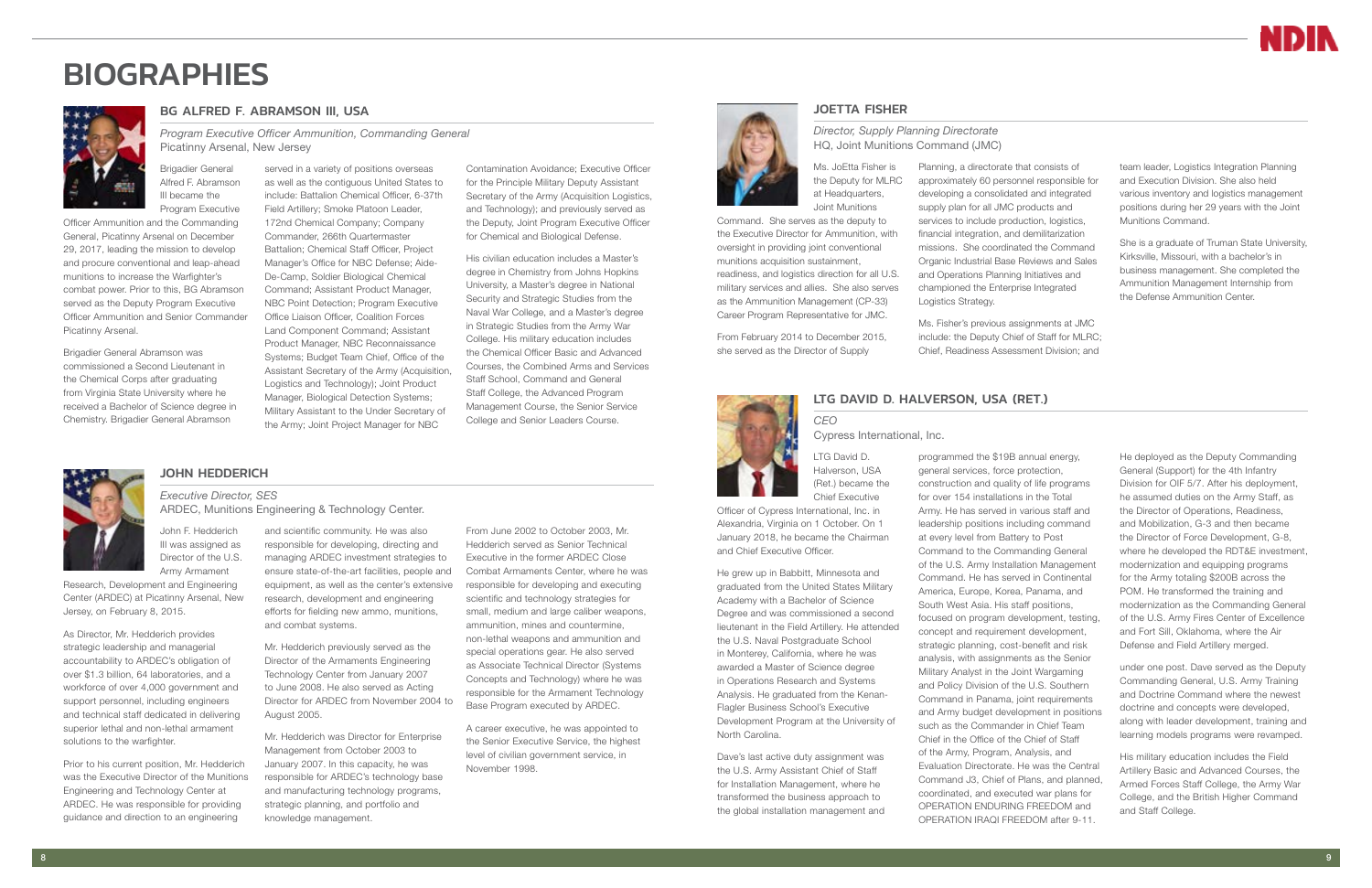<span id="page-5-0"></span>

#### KEVIN KNOTTS

*President and CEO* Azimuth Consulting Services

Kevin Knotts is the president and CEO of Azimuth Consulting Service

and is a certified Project Manager Professional.

Kevin has over 30 years' experience in logistics, industrial engineering, and acquisition. The first 21 years were in Army logistics operations and acquisition as an Ordnance Officer. Kevin's assignments were in both the Army's wholesale logistics and field service organizations. His wholesale logistics experience was at the Tank and Automotive Command where he was a contracting/project officer, and later the Executive Officer to the Commanding General. His field service positions included, Army G4 Staff as the Readiness

Branch Chief, Battalion Commander, and the 1st Armored Division DISCOM XO & S3. During Desert Storm, Kevin was the Executive/Operations Officer of the 66th Maintenance Battalion supporting the 10th Special Forces Group, Operations Support Command.

Kevin traded Army Green for Corporate Grey in 1998. He cut his teeth in consulting with PricewaterhouseCoopers, and IBM focusing on industrial base supply chain logistics and acquisition. Kevin then partnered with Dr. Jay Sculley (former Assistant Secretary of the Army for Acquisition Logistics and Technology) at Horne Engineering in 2004 and established a supply chain logistics group specializing in munitions. In 2005 Kevin moved his group to CSC and in 2013 Kevin

established Azimuth Consulting Services. He is currently its president and CEO and continues to lead his management consulting company that specializes in supply chain logistics to include: supply chain management, industrial base assessments, acquisition, financial management, public private partnerships, and business process re-engineering.

Kevin holds a Bachelors of Arts degree in Economics from the Virginia Military Institute and a Masters Degree in Business Administration with a concentration in finance and accounting from Babson College. His military schooling includes the Materiel Acquisition Management Project Mangers Course and Contract Management Courses required for an unlimited Procuring Contracting Officer's (PCO's) Warrant.

## **SPONSORS**



#### GENERAL DYNAMICS

#### TUESDAY LUNCH SPONSOR

General Dynamics Ordnance and Tactical Systems empowers the U.S. military and its allies with an extensive range of overarching product segments applied across all levels of strategic and tactical operations. A business unit within the Combat Systems Group of General Dynamics, we are a world leader in the manufacture of large, medium and small caliber direct and indirect-fire munitions; and a leader in the development and production of lightweight tactical vehicles, weapons and armament systems. The company designs and produces shaped charge and penetrator warheads; and manufactures precision metal components for missiles, rockets and composite structures for the commercial, aerospace and defense markets. The company also produces propellants and non-lethal and force-protection products; and provides explosive load, assemble and pack services for a variety of munitions, tactical missile and rocket programs. Our explosive array of capabilities and services include innovative engineering and design, advanced modeling, simulations, system integration and management, precision machining and forging, as well as testing and evaluation. Combining proven ammunition development and production capabilities with advanced research and development strengths in key technological areas, we continue to meet the needs of the armed forces of the United States, its friends and allies with the highest quality "best value" combat solutions. More information about General Dynamics Ordnance and Tactical Systems is available online at www.gd-ots.com.



#### WINCHESTER AMMUNITION-MILITARY

#### CONFERENCE RECEPTION SPONSOR

Considered one of the world's leading ammunition manufacturers, Winchester has built its reputation on delivering innovative ammunition products, providing top-shelf customer service and demonstrating industry leadership. Our legacy in servicing U.S. warfighters runs deep, with decades of support at the highest levels including delivering technologically advanced products for its U.S. warfighters. From our research and development efforts to our manufacturing processes, we understand the value of product quality and performance in critical moments.

**GENERAL DYNAMICS** 

Ordnance and Tactical Systems

With a reputation steeped in tradition, we have earned the moniker, 'The American Legend' by delivering on our commitment to excellence in everything we do.

Winchester's manufacturing operations include a state-of-theart manufacturing facilities in Oxford, MS and East Alton, IL.

E-mail: winmilitary@olin.com Phone: 662-281-7929 Winchestermilitary.com

## REGISTER TODAY

**61ST ANNUAL FUZE CONFERENCE** 

May 15 – 17, 2018 Marriott San Diego Mission Valley San Diego, CA NDIA.org/Fuze18

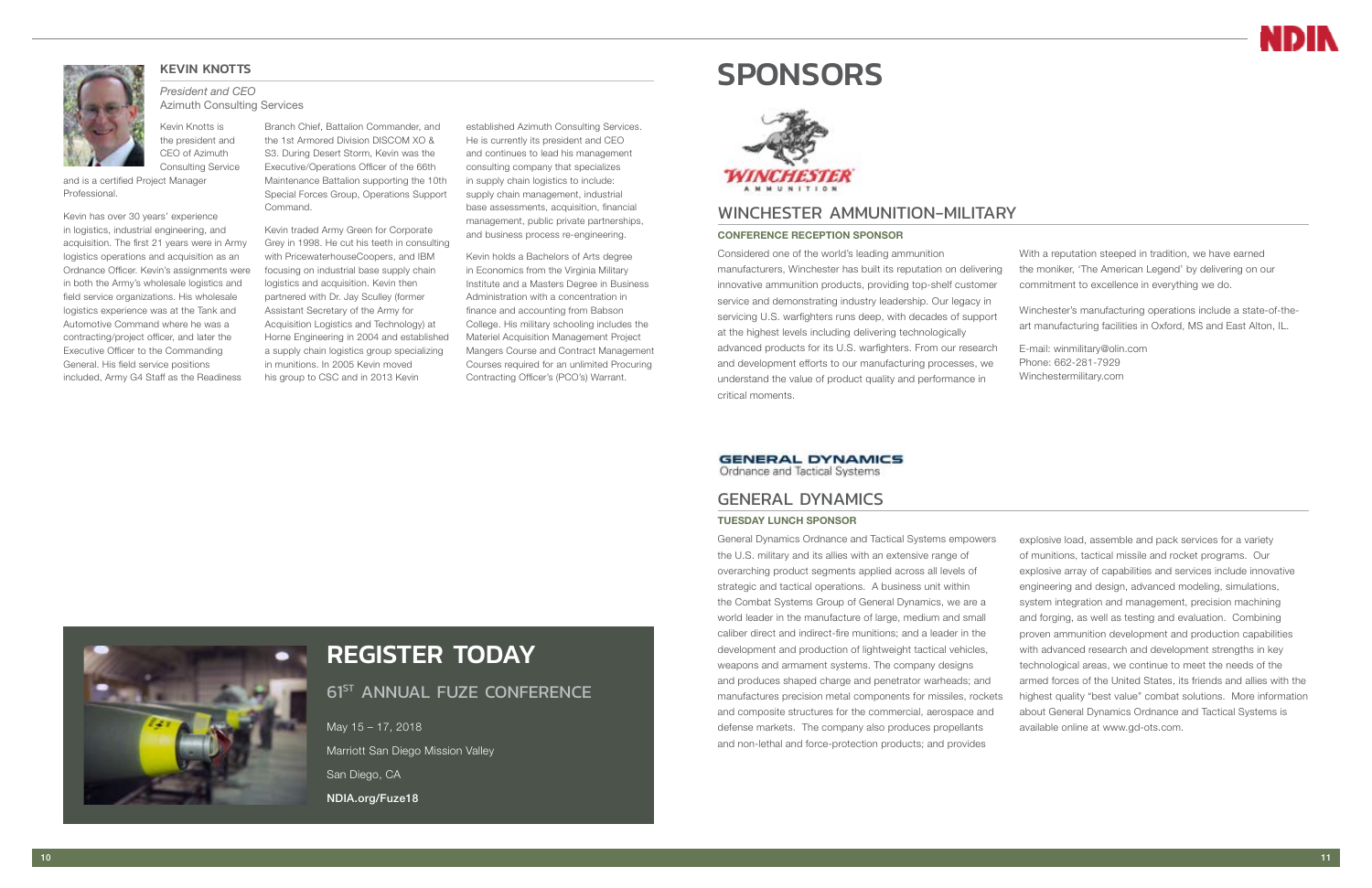## **BAE SYSTEMS**

#### BAE SYSTEMS OSI

#### OPENING RECEPTION SPONSOR

Headquartered in Radford, Virginia, BAE Systems Ordnance Systems Inc. (OSI) operates the Holston and Radford Army ammunition plants in support of U.S. Department of Defense (DoD) and commercial requirements. In addition to production, OSI provides a host of ammunition related services including modernization program management, inventory management, and energetics research and development.

Holston Army Ammunition Plant is the single source for U.S. DoD high explosives. Portfolio product mix includes RDXs, HMXs, IMXs, and PBXs. Radford Army Ammunition Plant is the single source for high-volume U.S. DoD Nitrocellulose / Propellants.

Portfolio product mix includes Nitrocellulose, single-base propellants, multi-base propellants and rocket propellants.

OSI is an innovation leader in next generation explosives and propellants development thru its robust IR&D program. OSI is an active supporter of U.S. DoD and commercial product development through a wide variety of CRAD programs. In addition, OSI has provided total Program Management for all modernization projects conducted at its two ammunition plants. This extensive program includes modernization planning, project management, design, construction, and prove-out of a wide variety of projects.



#### PacSci EMC

#### AGENDA SPONSOR

Pacific Scientific Energetic Materials Company (PacSci EMC) is the leader in energetic component / system technology and lean manufacturing. Whether you require defense or commercial pyrotechnic solutions, we work as a partner to address your unique program or technical needs. Off-the-shelf, semi-custom or fully-customized, our team takes a proactive approach, leveraging our decades of engineering and chemical experience throughout the design process. At PacSci EMC, we produce energetic solutions that work as commanded, when commanded, while providing superior reliability and safe energetic performance.

Our production facilities in Chandler, Arizona and Hollister, California are comprised of more than 300,000 square feet, including engineering, manufacturing, and testing. We utilize the most comprehensive engineering design and analysis tools, including Solid Works 3D Modeling & Drawings, COSMOS

Module For Structural & Static Analysis, ProEngineer 3D and have 3D printing capability onsite. In addition, we also incorporate industry-leading analytical tools such as PEPCAL, CHETA, OSLO and SYNOPSYS - all critical for product design and optimal performance.

At PacSci EMC, our engineering and design expertise supports multiple product lines, encompassing ESAD/ESAF, CAD/ PAD, Linear Explosives, Electronic & Laser Initiated Ordnance Systems (LIOS), Missile Attitude Control/Divert Thrusters, including cubesat and smallsat Modular Architecture Propulsion System (MAPS™). We also offer Vehicle Arresting systems and extreme environment oil exploration networked ordnance systems. PacSci EMC offers munition solutions for land, sea and air that aides in the support of the warfighter.

To find out more about our unique capabilities and products, please visit www.psemc.com





#### MUNITIONS INDUSTRIAL BASE TASK FORCE

#### AGENDA SPONSOR

The Munitions Industrial Base Task Force (MIBTF) is a consortium of defense companies formed to advocate for the continued health and viability of the Nation's munitions industrial base. Created twenty five years ago in response to an existential threat, we have worked constantly to enhance the knowledge and understanding of decision makers and organizations in government and industry. That knowledge and understanding are key to ensuring adequate funding and policy support for sustainment of a responsive, capable U.S. munitions industrial base able to develop, produce, and support

## **P** Pacsci Emc

superior munitions for the U.S. and its allies. The Task Force is comprised of small, medium and large companies – and serves as the single unified voice on the status of the entire munitions industrial base, on concerns relevant to preservation of key capabilities for U.S. national security, and on recommended actions tailored to effect that preservation. The Task Force remains a strong, credible advocate for our industry in its interactions with the Department of Defense, the Congress, and other sectors of the total defense Industrial base.

## REGISTER TODAY!

INTERNATIONAL EXPLOSIVES SAFETY SYMPOSIUM & EXPOSITION

August 6 – 9, 2018 Sheraton San Diego Hotel & Marina San Diego, CA NDIA.org/Intl-Explosives-Safety

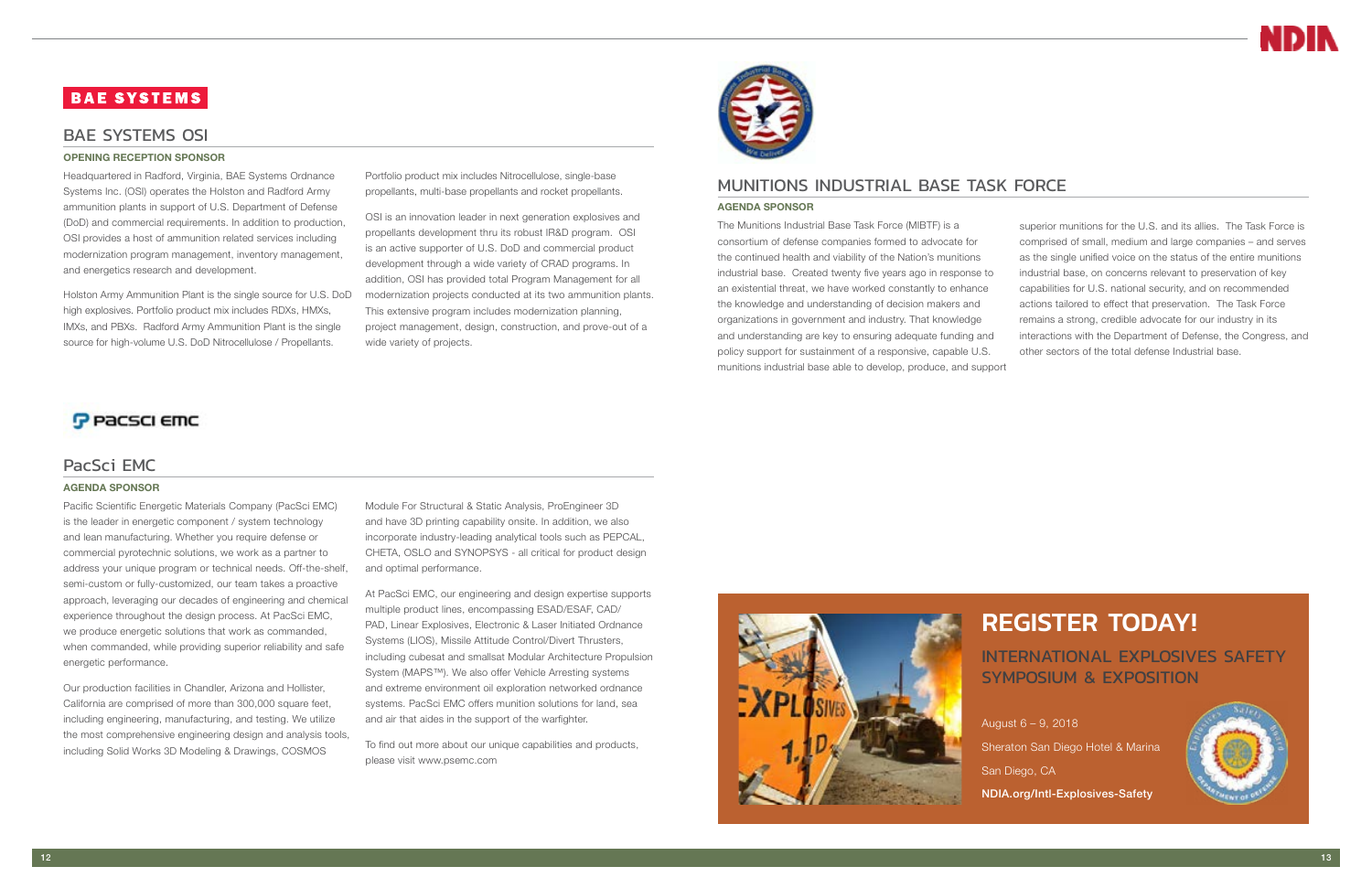# <span id="page-7-0"></span>THANK YOU TO OUR SPONSORS NOTES **GENERAL DYNAMICS** Ordnance and Tactical Systems A M M U N I T I O N **Orbital ATK BAE SYSTEMS** Defense Systems Group **Defense Electronic Systems** Day&Zimmermann We do what we say." **P** Pacsci emc



|  | ۰  |
|--|----|
|  | ä, |
|  | ä, |
|  | ۰  |
|  |    |
|  |    |
|  |    |
|  |    |
|  |    |